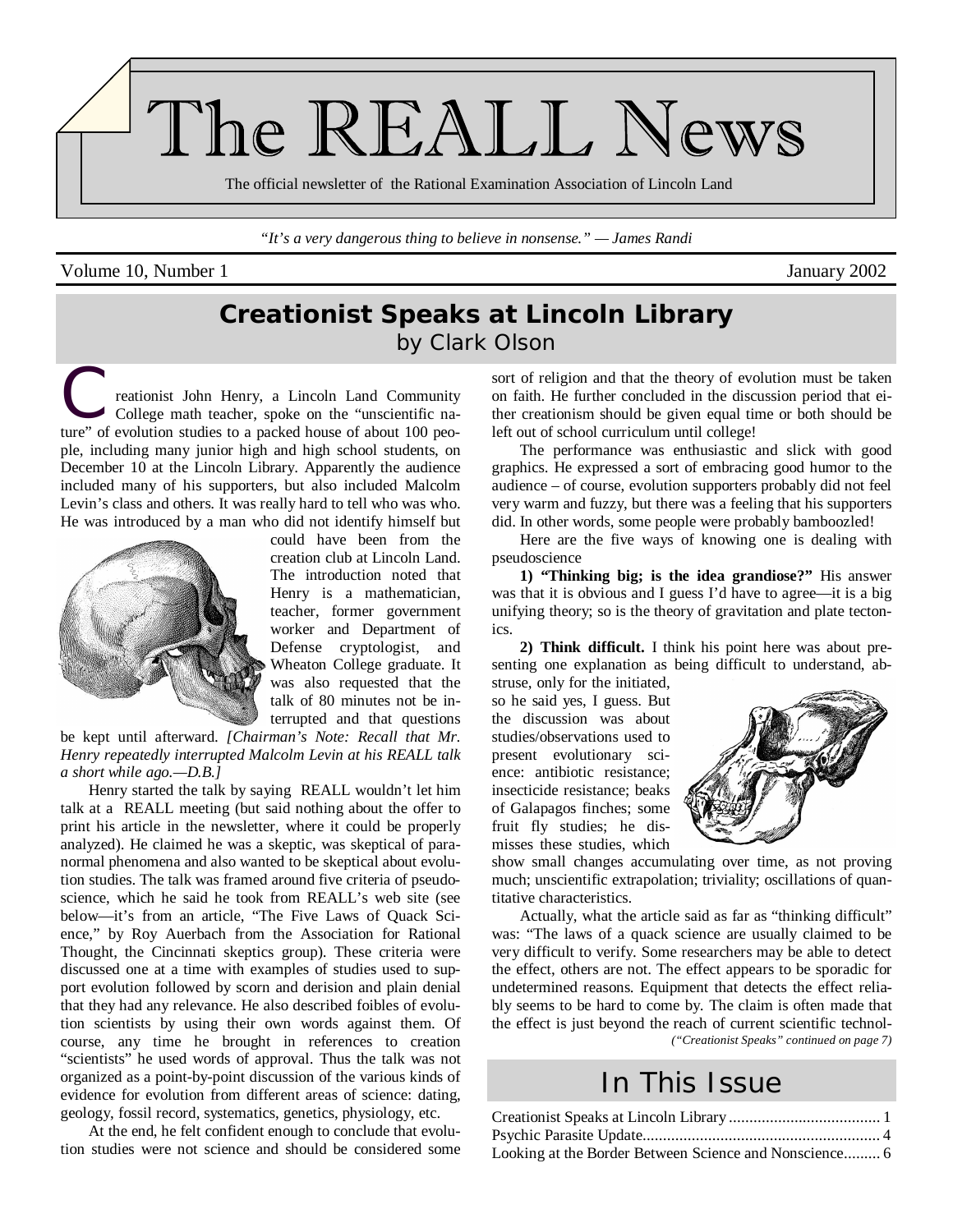## **Purpose**

The Rational Examination Association of Lincoln Land is a non-profit, tax-exempt  $501(c)(3)$  educational and scientific organization. It is dedicated to the development of rational thinking and the application of the scientific method toward claims of the paranormal and fringe-science phenomena.

REALL shall conduct research, convene meetings, publish a newsletter, and disseminate information to its members and the general public. Its primary geographic region of coverage is central Illinois.

REALL subscribes to the premise that the scientific method is the most reliable and self-correcting system for obtaining knowledge about the world and universe. REALL does not reject paranormal claims on *a priori* grounds, but rather is committed to objective, though critical, inquiry.

The REALL News is its official newsletter.

**Annual Membership Rates:** Regular, \$20; student, \$15; family, \$30; patron, \$50 or more; subscription only,  $$12$ 

### Board of Directors

| At-Large MembersDavid McMaster |               |
|--------------------------------|---------------|
|                                | Clark Olson   |
|                                | (one vacancy) |

#### Editorial Board Wally Hartshorn David Bloomberg Jim Rosenthal

Unless otherwise stated, permission is granted to other skeptic organizations to reprint articles from The REALL News as long as proper credit is given. REALL also requests that you send copies of your newsletters that reprint our articles to the above address.

The views expressed in these articles are the views of the individual authors and do not necessarily represent the views of REALL.

## REALL Contacts

| Chairman, David Bloombergchairman@reall.org |  |
|---------------------------------------------|--|
|                                             |  |
|                                             |  |

## **From the Chairman**  David Bloomberg

s we enter REALL's  $10<sup>th</sup>$  year, we are still faced with the same issues that were around when we began. It may seem like we haven't made much headway – indeed, perhaps it seems that we've lost ground. But everything goes in cycles. Today *Sightings* and *Unsolved Mysteries* aren't on the air, but John Edward is and James Van Praagh (and probably others) soon will be as well. The public will eventually tire of them and move on to something else.

 Meanwhile, creationism continues to rear its ugly head as well. New people come along to raise the same old tired—and repeatedly debunked—arguments. They change the name (it's not "creationism" anymore, it's "intelligent design") but still don't have the science.

These two topics are both covered in articles this month. First, as I expect you've already seen (most people don't skip the front page so they can run to the Chairman's column), Clark Olson summarizes creationist John Henry's talk at the Lincoln Library in December. Some of you may remember Henry, who attended a few REALL meetings and, along with a fellow Lincoln Land Community College math teacher/creationist, managed to do a good job disrupting Malcolm Levin's talk earlier this year. After that incident, Henry offered to speak at a RE-ALL meeting, and the Board turned him down. We did not want to give him a podium to use for his anti-scientific claims. We did, however, offer him space in this newsletter to put together some of his best attacks against evolution (which he claims is not science). We let him know that his article would run, unedited, but would be followed by a review that points out any flaws in his arguments. He turned us down. Now why would he do that? He claimed he had all this information to pass along to our members, but when he was given the chance to do it, he refused.

# **A Nod to Our Patrons**

REALL would like to thank our patron members. Through their extra generosity, REALL is able to continue to grow as a force for critical thinking in Central Illinois. To become a patron member of REALL, please use the membership form insert. Patron members are:

**Karen Bartelt,** Washington **David Bloomberg,** Springfield **David Brown,** Danville **Alan Burge,** D.D.S., Morton **Bill Hahm,** Bloomington **Charles Hanson,** Springfield **Wally Hartshorn,** Springfield

**Bob Ladendorf,**  Springfield **John Lockard, Jr.,**  Urbana **David McMaster,** Dawson **Bill Mellon,**  Valparaiso, Indiana **Jim Rosenthal,**  Springfield **Doug Smith,**  Springfield **Melanie Wojtulewicz,**  Chicago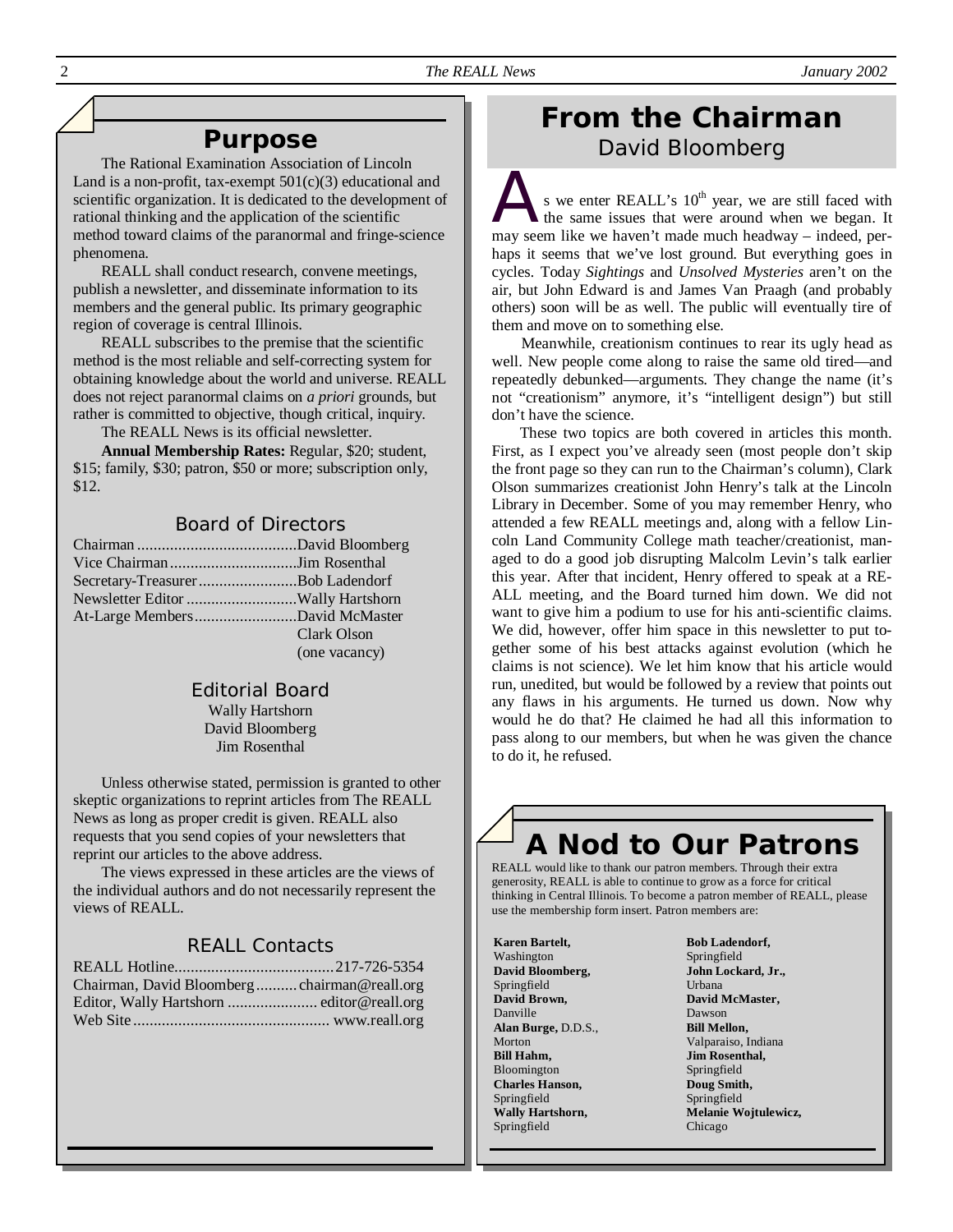Why? Because he doesn't want to put something down on paper where it can be analyzed. He doesn't want to give up control of the situation. This is a standard pseudoscientific way of doing things. In fact, I recall back when REALL was just starting and Bob Ladendorf and I attended a UFO lecture. The presenter used a rapid-fire approach and didn't take questions until the end. Then, if there was a question he didn't want to answer because it was too logical or rational, he gave some quick response that didn't address it, and moved on to somebody else. Clark's description of John Henry's talk sounds awfully familiar in this regard.

Speaking of similarities in seemingly different types of pseudoscience, let me also share a comment Henry made after my talk on psychic parasites. He told me he liked the talk and then asked me how people can continue to believe in psychics even with so much evidence showing that they are wrong. I replied that it was the will to believe. At the time, I didn't feel like getting into a protracted argument with him, so I just left it at that. But I was thinking to myself that here is a man who refuses to believe the scientific evidence of biology, genetics, astronomy, geology, and other branches, and has the gall to criticize believers in psychics for refusing to accept evidence! He was certainly right, but he needs to look in a mirror and realize that the will to believe does not only apply to them, but also to him. He *wants* to believe in the literal six-day creation. Therefore, he refuses to accept any evidence to the contrary. That's not the way science works. This leads us to our January meeting.

## **January Meeting**

The first Tuesday in January is New Year's Day, and the Library is closed, so we will instead be meeting a week later on Tuesday, January 8. At the December meeting I mentioned that it would be about the human genome project, but our speaker had a conflict come up and so we've had to postpone that one.

Instead, the topic will be one sparked by John Henry's talk and Clark Olson's interest in the topic. Specifically, Henry has indicated that he wants to hold his talks regularly and perhaps even form an organization to promote creationism here in



Springfield. The question has arisen: What should/can we do about this? Certainly we would never do anything to try to censor him or his fellow creationists, but we need to be able to point out the flaws in his arguments and rebut his claims. If he can draw close to 100 people to his presentations while we draw around 20, there is a problem.

Since we changed the meeting date and topic, we figured we might as well change the *place*, too. Instead of meeting at the library, we will meet directly to the West of it, at the  $1<sup>st</sup>$ Presbyterian Church (321 S.  $7<sup>th</sup>$ , where Lincoln's Pew is mention "Clark's group" when you enter and you'll be directed to the room).

This will not be a lecture meeting, but one of discussion where we *need* your input. If REALL is to do anything constructive, we need some involvement at least in the ideas department. We are going to try to bring in a few outside people who will also be able to contribute, and if you know of anybody (whether a professor, a priest, or just an interested friend), please feel free to bring them along. I know I always end these columns by saying I hope to see a lot of you at the meeting, but this time, we need to see a lot of you there.  $\bullet$ 

*People are usually more convinced by reasons they discovered themselves than by those found by others* 

— Blaise Pascal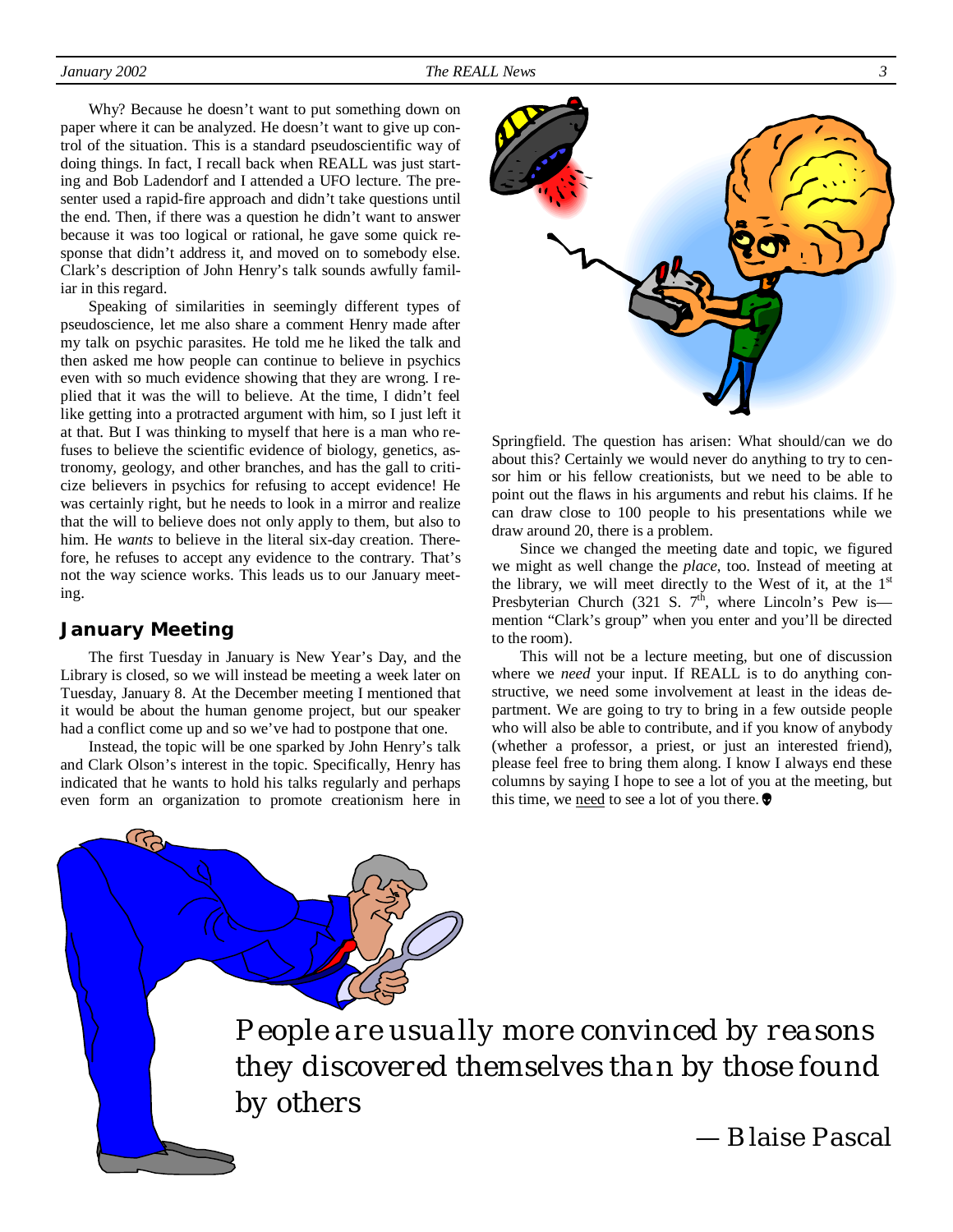## **Psychic Parasite Update**  by David Bloomberg

I n recent issues of this newsletter, I have discussed some of the people who I term "psychic parasites" – those who claim to have psychic powers and pray off of victims, most no claim to have psychic powers and prey off of victims, most notably the victims of the September 11 attacks.

I have previously addressed Sylvia Browne and John Edward, but there are others. I discussed these in the December meeting, but for those of you who might have missed it (and if you did, you missed a good meeting), here is some of what I talked about.

#### **The Psychic Twins**

The Jamison sisters came to my attention because they made predictions for a *TV Guide* article on the new season (which was also discussed in this newsletter). This issue hit the

stands only a few days before the attacks, yet none of the four "psychics" included any predictions that involved the biggest TV news—not to mention that it postponed the start of the very Fall series they were supposed to be predicting. Among the predictions they made in that article were that Jason Alexander's new show would be brilliantly funny; in fact, it was just canceled after only a few episodes for being quite the opposite.

When I went to their website to look further, I found that they were claiming they had specifically predicted the World Trade

Center attack on Art Bell's radio show a couple years ago. Intrigued, I e-mailed to ask for details. They sent some information plus a CD with portions of their discussion with Bell. They claimed these portions showed they had correctly predicted various things, including the WTC attack, the election of Bush, and Y2K being a non-event.

But what struck me about their mailing was not the CD, but a full color glossy page showing their photo superimposed over the World Trade Center with one tower already aflame and the second plane just feet away from the other tower. The large bold text shouted that they had predicted it! I do not believe I have seen anything so incredibly low-class in my entire life. It's simply not possible to do it justice here with words (that'll teach you to miss a meeting!)

Trying to put that aside, I listened to the CD. Keep in mind that they only copied five minutes of their entire time on the show, so we have no idea what else they might have said that wasn't even close to coming true—not to mention the thousands of other predictions they might have tossed out on other shows. Even so, we see that their claims to having predicted this attack simply are not true.

They were asked about coming disasters, both natural and

not. They responded with the following (it was never clear which twin was speaking because they both sound alike and one would pick up a sentence where the other left off):

> *"We are seeing terrorist attacks on federal government—excuse me, federal buildings. Particularly South Carolina or Georgia, by July 2002. And also the New York Trade Center—the World Trade Center in 2002, with something, with a terrorist attack."*

So, did they mention terrorist attacks? Yes. Did they mention the World Trade Center? Yes. But they still got it wrong. There were no attacks in South Carolina or Georgia—the only federal building hit was the Pentagon, and the Twins didn't get that one. They predicted the federal attacks by 2002, but pre-

> dicted the World Trade Center attack in 2002. So they got the place wrong in one portion and the date wrong in the other. Plus, since the World Trade Center was already the target of a mostly-failed attack once, throwing it out as a potential target for another one is not exactly a great leap. All told, we can see that their claim to have predicted this attack is simply not correct.

Let's look at a couple of the other claims as a side note. They predicted that Y2K would be a non-event. Maybe this was an amazing thing to say on Art Bell's show, but by November 1999

(which is when this interview took place), most sane people already realized this. It was not exactly a tough prediction to make.

Another prediction they made said, "We're seeing school shootings, December '99 in Washington." They also took credit for this, noting in another enclosed "ad" that "the Seattle shooting … occurred six hours after the show aired." They seem to neglect the fact that this would mean it happened in November, not December as they had predicted. They couldn't even tell that something was only six hours away? Again, they took credit where none was due.

They also predicted Bush's election. Let's look at the actual discussion:

*Q: "Do y'all know who the next president might be?"* 

*Art: "The presidential elections are looming ahead. They may be a crashing bore. Actually, that's what I think they're going to be, is a crashing bore."* 

*Twins: Laugh.* 

*Art: Do you know the outcome?* 

*Twins: "I think Bush is going to win. We both do."*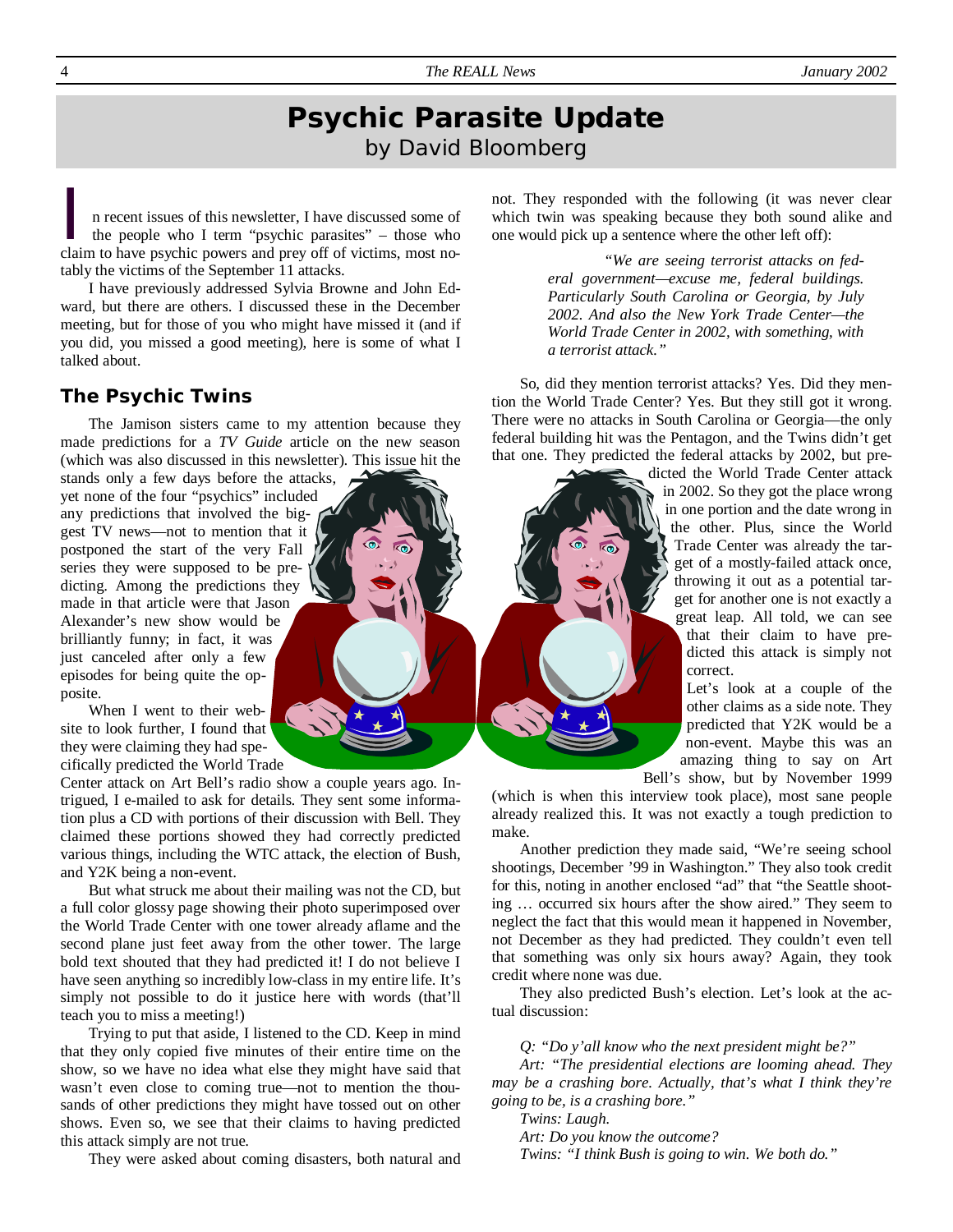*January 2002 The REALL News 5* 

So they "think" Bush would win. OK, they had a 50/50 shot. But the real thing to look at here is that Bell characterized the race as probably being "a crashing bore." I think that the end of that race could be characterized by a lot of terms, but "crashing bore" is definitely not one of them. Yet the twins made no comment whatsoever. Why not? Because, of course, nobody predicted this incredible occurrence, just as nobody predicted the terrorist attacks.

Let's ask one more question. Just how psychic are the Twins? Where did I get the information I've used here to point out their failed predictions? I got it from the Twins themselves. Didn't they know why it would be used? No bad vibes from the evil skeptic? Hmmm.

The fact of the matter is that they provides zero evidence that they are actually "psychic." Yet that doesn't stop them from promoting themselves by using the deaths of thousands

#### **James Van Praagh**

For a while I was wondering where James Van Praagh was in all of this. But just when I thought he might actually have been one of the very few to not claim credit for predicting the attacks, he popped back onto my radar screen.

Van Praagh preceded both Edward and Browne in the "medium" game, getting famous with several books, including Reaching to Heaven, where he claims to talk to the dead as Edward does.

He has a new book out, *Heaven and Earth: Making the Psychic Connection,* and of course needs to promote it. So it wasn't surprising to find that he was interviewed by Entertainment Tonight. The online interview from November 9 talks about his new book, his new show coming up (as if Edward's wasn't bad enough), his claim that many actors are psychic, etc. One thing he discusses is a reading he did on Bonnie Bakely—Robert Blake's wife who was murdered. He gives the standard nonsense about reading things only certain people would know, but when asked specifically if she said who killed her, Van Praagh says, "She gave me several different situations…" Excuse me? You'd think the woman could say who killed her if, of course, he is actually speaking to her. What's this "different situations" baloney?

Anyway, he has not done as much with September 11 as others, but he's still trying to use it to promote himself. In the interview, he claims he had a premonition

last November that there was going to be a war on our soil. He says he had a vision of glass flying and smoke, and knew it would be on the East Coast and near water (I had to laugh at the "near water" reference, since that is perhaps the most frequently used statement in "psychic" predictions). Of course, we have no actual evidence for this premonition, since he didn't talk about it until after September 11. That doesn't stop him from mentioning it and knowing that the True Believers won't question it, and those who don't believe weren't going to buy his book anyway. And Heaven forbid the interviewer should ask a real question to look into it more deeply.

## **FBI Using Psychics, Or Psychics Using FBI?**

The Times of London says Prudence Calabrese has claimed her "remote viewing" firm has been hired to figure out where the terrorists will strike next ("remote viewing" is an attempt to find a classier name for "psychic"). Their first guess was a bowl game. Wow, she must be psychic. Certainly nobody else could have figured out that a terrorist might target a sporting activity where there are lots of people around!

The question that has been brought up a few times when I've told this story is why Ms. Calabrese would be telling the world about this. I mean, it seems to me that a key point of counter-terrorism is secrecy. Yet here she is, blabbing to the newspaper. It has to make ya wonder if the FBI is really using her, or she is using the FBI (and, of course, the deaths of thousands of people) to try to promote herself.

#### **Conclusions**

There are many more examples where these came from. It seems that just about every self-proclaimed seer has tried to somehow claim credit for foreseeing the September 11 attacks. Yet with all this vast psychic power flying around, nobody actually did anything about it. It's enough to make you wonder just what psychic power is good for, if you can foresee events but can't save the lives of thousands of people.

A few people have asked me why I chose to call them "psychic parasites." So allow me to quote the definition of "parasite" from Webster's New World Dictionary: "a person who lives at the expense of another or others without making any useful contribution or return." If that doesn't describe these "psychics," I don't know what does. They prey on the emotions—fear, grief,

etc.—and on the blood of those victimized by the September 11 tragedy, and indeed by all tragedies. They sell their false visions to a public that is all-toowilling to believe.

Overall, they have all acted exactly as I expected they would. Nobody has shown any actual evidence for correctly predicting the attacks. They have

shown, however, that they are nothing more than psychic parasites.<sup><sup>®</sup></sup>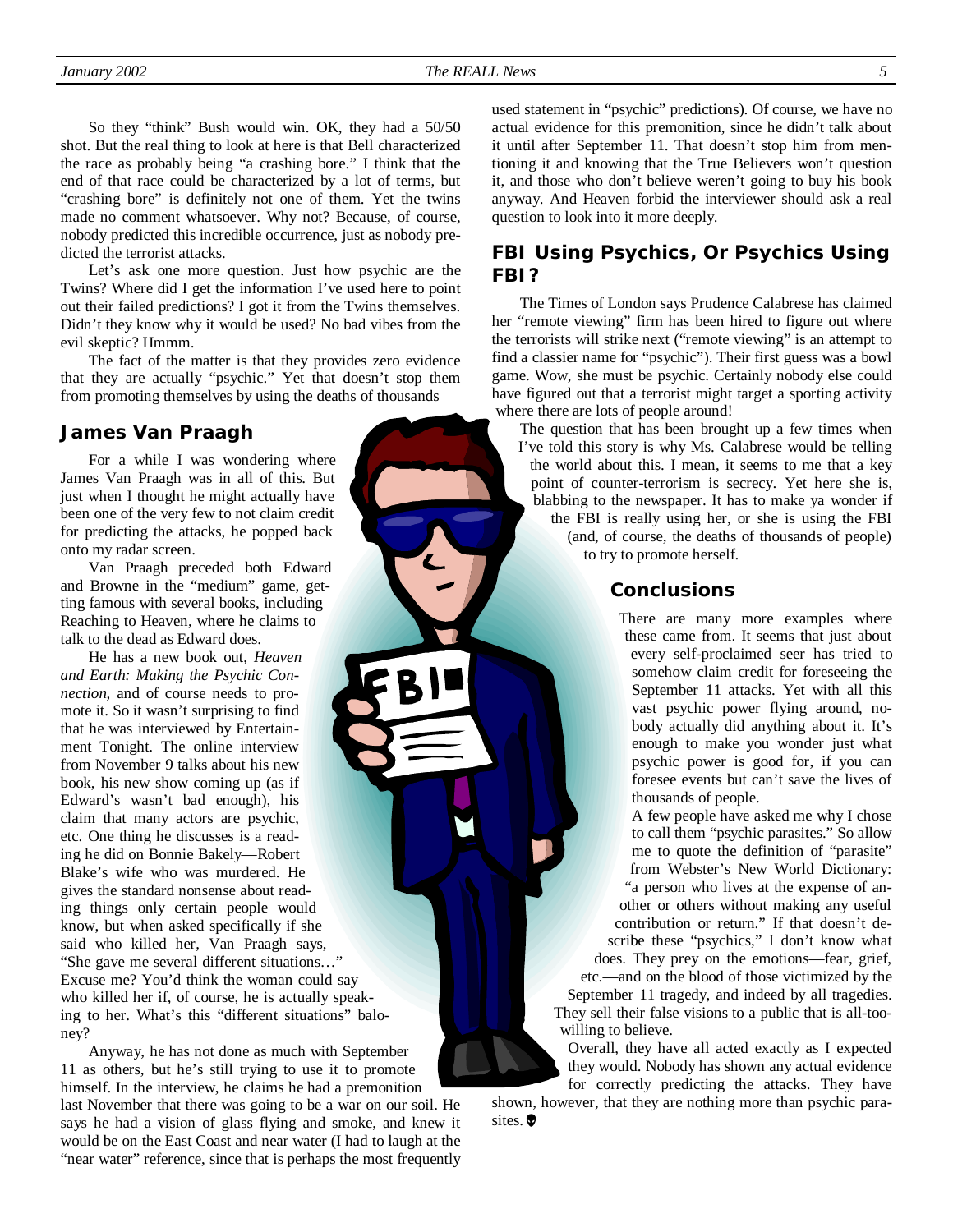## **Looking at the Border Between Science and Nonscience**  by David Bloomberg

Michael Shermer has made a living out of being skeptical of all things on the fringe. He founded the Skeptics Society, publishes *Skeptic* magazine, and has written books taking critical looks at both scientific and historical problems with the paranormal and even Holocaust deniers.

Most recently he turned his attention a bit more towards the mainstream, penning *The Borderlands of Science: Where Sense Meets Nonsense* (Oxford University Press, \$25).

While this volume still addresses some of the more bizarre claims he has encountered, much of it focuses on that area closer to the "boundary" of real science. In doing so, he dis-

cusses issues that most people probably see as a bit more serious than whether psychics really have ESP or UFOs actually abduct people.

These boundary issues include human cloning, the debate over whether nature or nurture impacts more on a young person, and the question of whether a person's race predetermines that he or she may be better in given areas than others.

Even the serious includes some insanity, such as the many crank "Theories of Everything" Shermer has seen, some of the most amusing of which he recounts for the reader. He also uses his experiences with "remote viewing" (a term for a supposed type of psychic power) to explain the difference between real science and nonscience. He goes from there to examine the area where these two categories almost overlap—the borderlands.

As in previous books, Shermer explains that science is "the best knowledge filter ever invented." In other words, the methods of science were designed to help avoid errors in thinking. While certainly mistakes are made along the way, the selfcorrecting mechanism of that same scientific process eventually roots these out.

Within several chapters of his discussion, Shermer notes that great scientists are not immune from falling for pseudoscientific ideas. As one example, Shermer thoroughly details some of the beliefs of Alfred Russel Wallace, who co-discovered evolution with Charles Darwin. As Shermer notes, Wallace was honest, passionate, and considered one of the greatest scientists of his time. Yet he held and promoted unscientific beliefs in spiritualism; Shermer examines these beliefs and how he came by them in great, and interesting, detail.

He also looks at Carl Sagan, a scientist who often walked the fine line between orthodoxy and heresy. But while Sagan may have held some strange notions, he always came back to the science, and indeed one of his final books, *The Demon-* *Haunted World*, emphasized that point at great length.

But if science is so great, what about scientific hoaxes like the Piltdown man? Piltdown was put forth in 1912 as an alleged pre-human fossil that supported the views of scientists at the time. However, in 1953 it was proven that Piltdown man was a hoax of epic proportions—the bones were modern and had merely been made to look ancient. New dating techniques caught the hoax.

Shermer tackles such instances head-on. While this particular incident was resolved five decades ago, creationists are still fond of bringing it up as a supposed failure of the scientific

method. Quite the contrary, says Shermer. This shows how science refused to simply accept what was put forth and, instead, the self-correcting methods found the forgery.

He also uses this as an opportunity to discuss how evolution, in particular, and science, in general, are supported not by a single piece of evidence, but by "a convergence of evidence." This is a point that Shermer had made in his previous book about Holocaust deniers, and it fits well into both discussions. Evidence whether for a historical event or a scientific theory—builds around the facts that are known.

Just as a single brick does not hold up an entire building, neither does a single fact hold up all of a complex scientific theories. That is not to say that there is no way to disprove

a theory once it has been built up, but those seeking to do so must provide the proper evidence. Pointing to a single decades-old hoax, as is sometimes done with Piltdown man, simply does not cut it.

The same can be said of all the "borderlands" topics. Even topics such as superstring theory or the inflationary theory of the universe (that it quickly expanded after the Big Bang), which are often discussed by serious physicists rather than a bunch of crackpots, have to prove themselves before they can be considered "normal science." Someday soon, evidence might be found to either prove or disprove these, and other similar ideas. Until that time, they remain on the borderlands of science. Shermer's book does an excellent job of examining this realm between science and nonscience.

*[This review originally appeared in the* State Journal-Register *and is reprinted by permission of the author.]*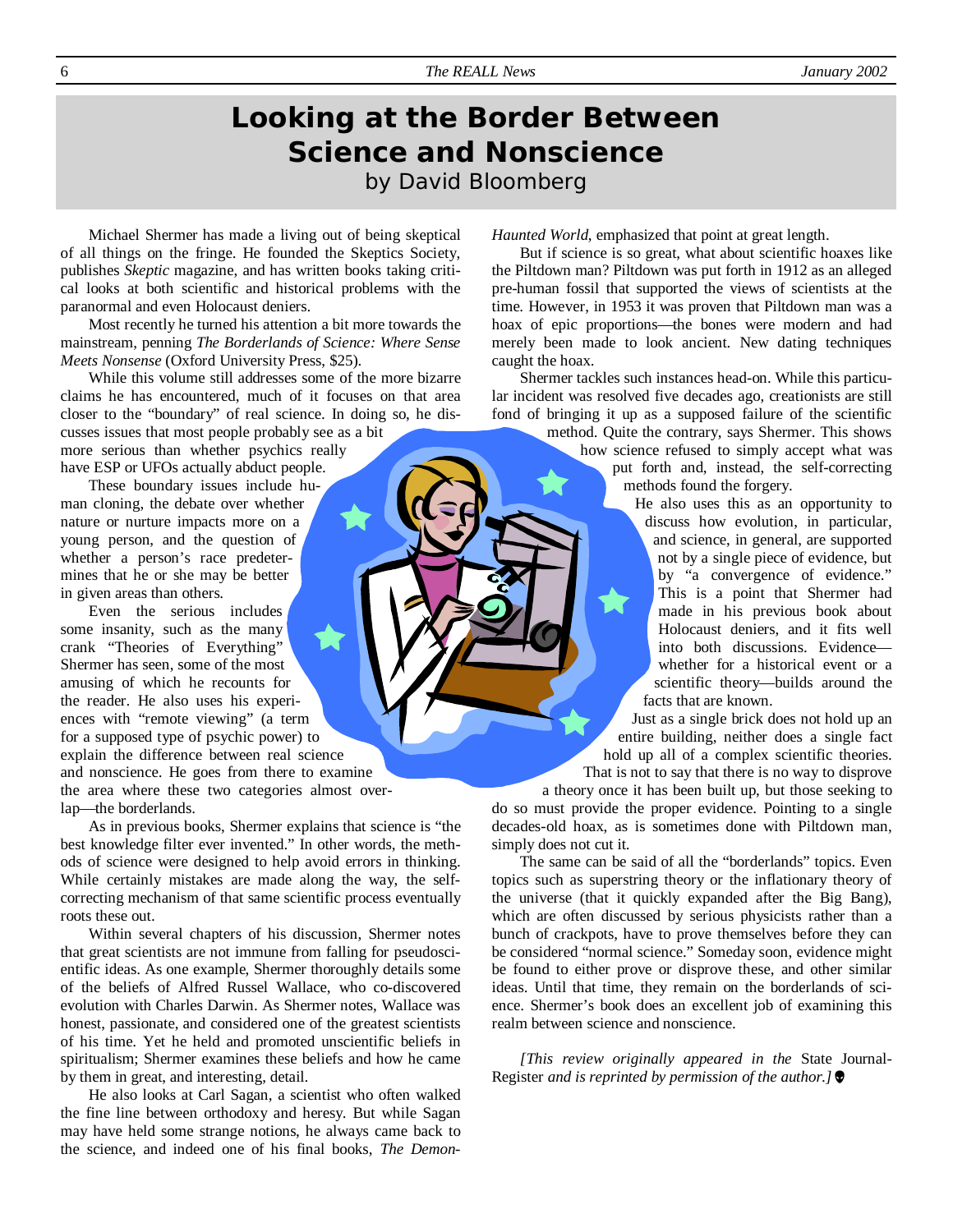#### *("Creationist Speaks" continued from page 1)*

ogy." In addition, the article notes: "The laws proposed by quack science may be difficult to verify for other reasons equipment may be unavailable for inspection, procedures may be unobservable, raw data may be missing, and summary data may not be published in a usable form." Of course, none of these apply to evolution, though many *do* apply to creationism. Needless to say, he didn't address that part.

**3) Next was the "Rule of Paranoia."** "Does the atmosphere around the presentation of the idea involve a feeling of paranoia and hysteria?" He thinks so. He used criticism of Kansas actions (in a handout) and random statements of Dawkins and Eldridge. The actual article noted: "Often the quack scientist views himself or herself as brilliant, which may explain the characteristic tendency to take on the giants of science like Einstein. They are also likely to view themselves as victims of persecution. Fellow scientists are seen as dishonest blockheads who reject the quack scientist's papers, grant applications, and requests for promotion. Huge organizations—the government, business, the 'Eastern Establishment,' the Trilateral Commission—repress his work." Again, this does not apply to evolution, but does apply to people like John Henry. Here is a math teacher attacking all of biology, geography, astronomy, genetics, and various other sciences.

**4) "Does the presenter of the idea allow no criticism?"** As examples he used the NAS teachers guidebook, PBS evolution show (handout), etc. While it would be interesting to look at these in more detail, he again is pointing his criticism in the wrong direction. As the article notes: "A typical maneuver is to release the astounding findings to the press before they are available to the scientific community in standard refereed journals. The refereed journals may be passed over in favor of self-publication, where no hyper-critical fellow researchers can slow the flow of information by objecting to the methods used." One might point out that a typical maneuver might also be refusing to write an article for a newsletter that the author knows can be closely examined, but instead having a public presentation where such claims cannot so easily be investigated. Certainly, Mr. Henry wouldn't want that.

**5) The final characteristic is that the quack scientist is typically the "Lonely hero of the lab."** He flipped this around somehow. I didn't understand what he was up to in this point, but he went on to talk about the increasing numbers of people supporting creation, as mentioned below. As mentioned in the article, "Scientific advances normally are produced through a social process that involves communities of scientists over time—new findings are often not unexpected and are usually compatible with earlier work. The quack scientific discovery, however, is likely to arrive out of the blue, unsupported by previous research. The isolation of the work is often apparent in the exclusive lingo used to clothe the research—terminology unheard of in mainstream science." Again, this describes creationism, not evolution. How many different terms have they come up with to hide the lack of science? We've had creationism, creation science, intelligent design, etc.

I got up fairly quickly at his conclusion and mentioned that

there was a review of *Icons of Evolution* in *Bioscience*, including a web site that reviewed it chapter by chapter. One of his instances of putting down evolutionists was to dismiss Coyne's review in *Nature*, which he thought was unfair since it only covered a couple points. My suggestion that the *Bioscience* review would be more complete was brushed off. I then asked him what alternative explanation of biodiversity and the fossil record he favored. He was noticeably evasive but with some more pressing he finally admitted that he believed, by faith, in a six-day creation episode (where each day was literally 24-hours long) that occurred some six-to-ten thousand years ago. There were then a few very brief comments back and forth with another person about the nature of Genesis and then the questions became sort of random and difficult to describe. He was, of course, in control of the flow of the questions, so it was not possible to carry through with a debate. Additionally, during the questioning it came out that he didn't believe in dating techniques because of some private knowledge he had about assumptions made in the technique of dating, which he did not explain.

He had some additional information that was unfamiliar to me. He had some kind of statement signed by about 100 scientists saying there are big problems with evolution. (Who were

the scientists? What were their credentials? I couldn't say.) He had a private poll he had made around town of professional people and had gotten several dozen people to sign a creationist statement, including doctors, nurses, engineers, and mathematicians. He admitted this was just a casual study, but to me the backgrounds of these people were interesting. His conclusion from these and other findings is that creationism is on the rise and "evolutionism" is on the decline. *[And the south will rise again!]*

He put out a sign up sheet for people interested in pursuing these issues at further gatherings. He said he would like to give another talk specifically on "intelligent design" next year.

I'd like to be generous and believe that he is sincere but his attitude was off-putting, so I sway back and forth from thinking it would be better to ignore him but on the other hand trying to think of a format to engage him before an audience. I'm afraid we need to seriously engage him in some way because he seems to be energetic, committed, and effective at reaching people and getting them out. Any further involvement with him would have to involve several different specialists including ministers/ priests/rabbis and some control of the proceedings. I think a "discovery" process like they use in court cases would be a good thing in trying to set up something, but he would of course have to agree to it first.

So what, if anything, do we do about people like John Henry? That will be the main topic of discussion for the January 8 meeting.

*[Mike Henebry and Barb Olson helped in the preparation of this article.]*